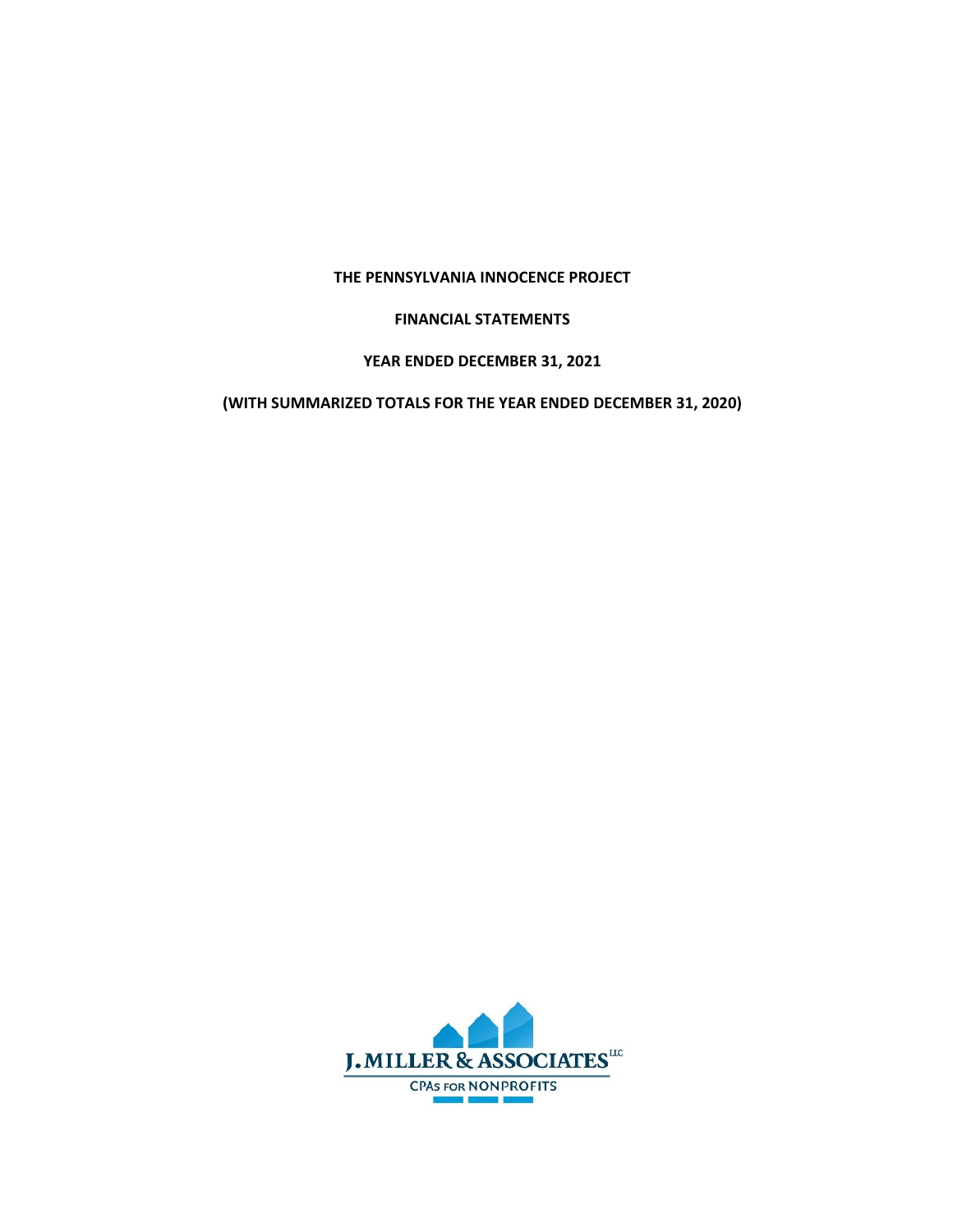# **THE PENNSYLVANIA INNOCENCE PROJECT TABLE OF CONTENTS YEAR ENDED DECEMBER 31, 2021 (WITH SUMMARIZED TOTALS FOR THE YEAR ENDED DECEMBER 31, 2020)**

| <b>INDEPENDENT AUDITOR'S REPORT</b>     |   |
|-----------------------------------------|---|
| <b>FINANCIAL STATEMENTS</b>             |   |
| <b>Statement of Financial Position</b>  | 3 |
| <b>Statement of Activities</b>          | 4 |
| <b>Statement of Functional Expenses</b> | 5 |
| <b>Statement of Cash Flows</b>          | 6 |
| <b>Notes to Financial Statements</b>    |   |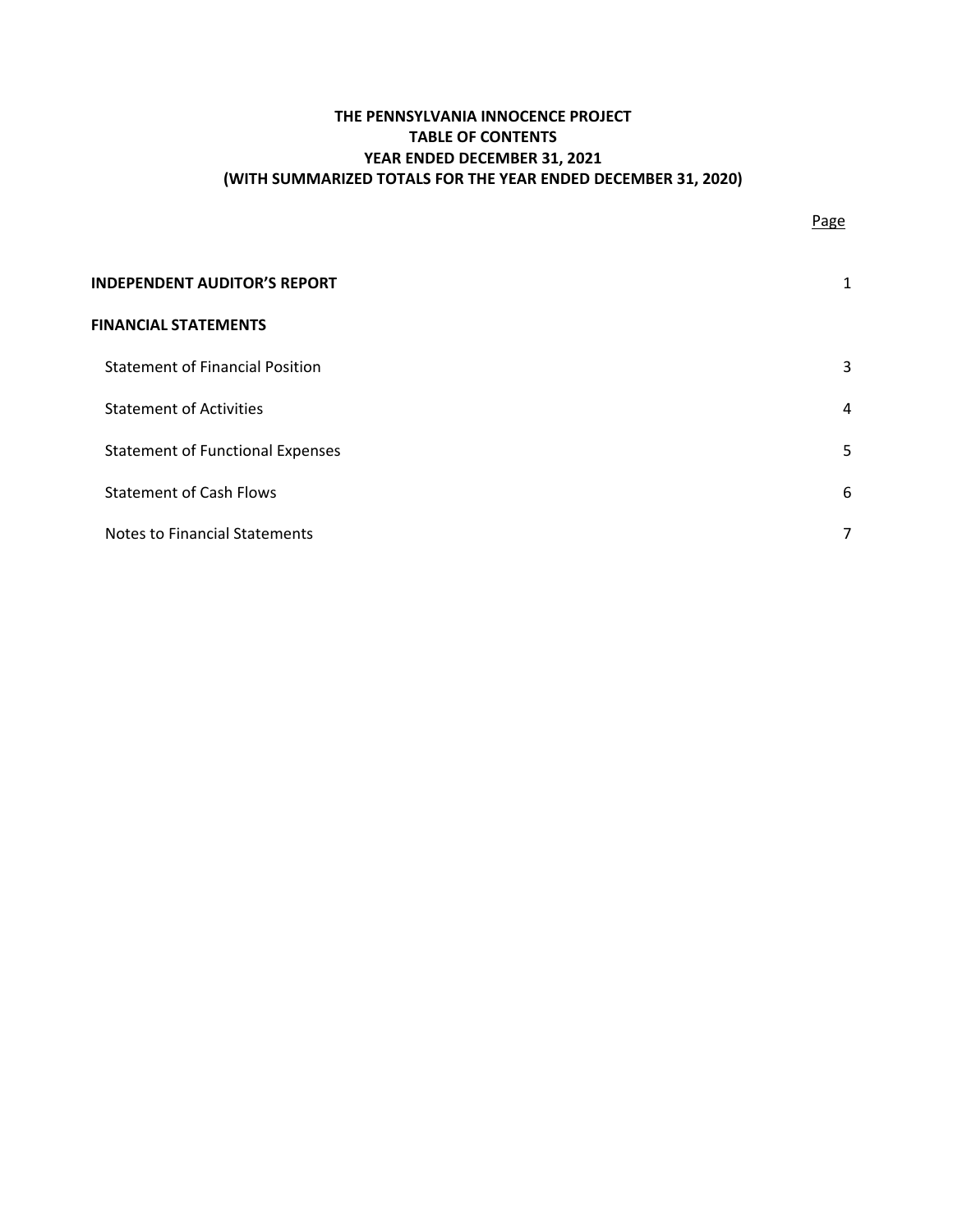

#### **INDEPENDENT AUDITOR'S REPORT**

Board of Directors The Pennsylvania Innocence Project Philadelphia, Pennsylvania

## *Opinion*

We have audited the financial statements of The Pennsylvania Innocence Project (a nonprofit organization), which comprise the statement of financial position as of December 31, 2021, and the related statements of activities, functional expenses, and cash flows for the year then ended, and the related notes to the financial statements.

In our opinion, the financial statements referred to above present fairly, in all material respects, the financial position of The Pennsylvania Innocence Project as of December 31, 2021, and the changes in its net assets and its cash flows for the year then ended in accordance with accounting principles generally accepted in the United States of America.

## *Basis for Opinion*

We conducted our audit in accordance with auditing standards generally accepted in the United States of America ("GAAS"). Our responsibilities under those standards are further described in the Auditor's Responsibilities for the Audit of the Financial Statements section of our report. We are required to be independent of The Pennsylvania Innocence Project, and to meet our ethical responsibilities, in accordance with the relevant ethical requirements relating to our audit We believe that the audit evidence we have obtained is sufficient and appropriate to provide a basis for our audit opinion.

#### *Responsibilities of Management for the Financial Statements*

Management is responsible for the preparation and fair presentation of these financial statements in accordance with accounting principles generally accepted in the United States of America, and for the design, implementation, and maintenance of internal control relevant to the preparation and fair presentation of financial statements that are free from material misstatement, whether due to fraud or error.

In preparing the financial statements, management is required to evaluate whether there are conditions or events, considered in the aggregate, that raise substantial doubt about The Pennsylvania Innocence Project's ability to continue as a going concern within one year after the date of the financial statements are available to be issued.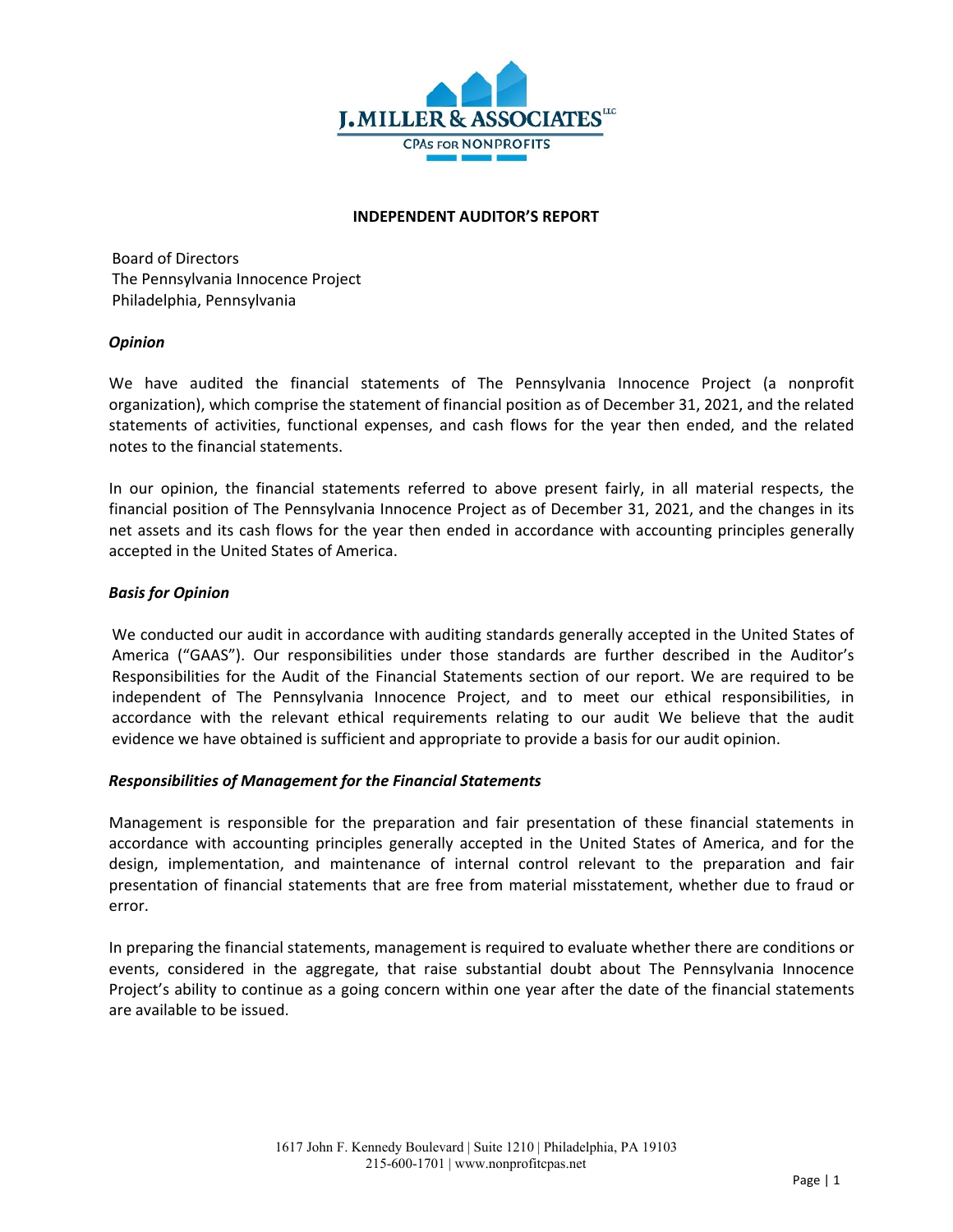## *Auditor's Responsibilities for the Audit of the Financial Statements*

Our objectives are to obtain reasonable assurance about whether the financial statements as a whole are free from material misstatement, whether due to fraud or error, and to issue an auditor's report that includes our opinion. Reasonable assurance is a high level of assurance but is not absolute assurance and therefore is not a guarantee that an audit conducted in accordance with GAAS will always detect a material misstatement when it exists. The risk of not detecting a material misstatement resulting from fraud is higher than one resulting from error, as fraud may involve collusion, forgery, intentional omissions, misrepresentations, or the override of internal control. Misstatements are considered material if there is a substantial likelihood that, individually or in the aggregate, they would influence the judgment made by a reasonable user based on the financial statements.

In performing an audit in accordance with GAAS*,* we:

- Exercise professional judgment and maintain professional skepticism throughout the audit.
- Identify and assess the risks of material misstatement of the financial statements, whether due to fraud or error, and design and perform audit procedures responsive to those risks. Such procedures include examining, on a test basis, evidence regarding the amounts and disclosures in the financial statements.
- Obtain an understanding of internal control relevant to the audit in order to design audit procedures that are appropriate in the circumstances, but not for the purpose of expressing an opinion on the effectiveness of The Pennsylvania Innocence Project's internal control. Accordingly, no such opinion is expressed.
- Evaluate the appropriateness of accounting policies used and the reasonableness of significant accounting estimates made by management, as well as evaluate the overall presentation of the financial statements.
- Conclude whether, in our judgment, there are conditions or events, considered in the aggregate, that raise substantial doubt about The Pennsylvania Innocence Project's ability to continue as a going concern for a reasonable period of time.

We are required to communicate with those charged with governance regarding, among other matters, the planned scope and timing of the audit, significant audit findings, and certain internal control‐related matters that we identified during the audit.

# **Report on Summarized Comparative Information**

We have previously audited The Pennsylvania Innocence Project's 2020 financial statements, and we expressed an unmodified audit opinion on those audited financial statements in our report dated April 21, 2021. In our opinion, the summarized comparative information presented herein as of and for the year ended December 31, 2020, is consistent, in all material respects, with the audit financial statements from which it has been derived.

*J. Miller & Associates, LLC* 

# **J. MILLER & ASSOCIATES, LLC**

Philadelphia, Pennsylvania April 22, 2022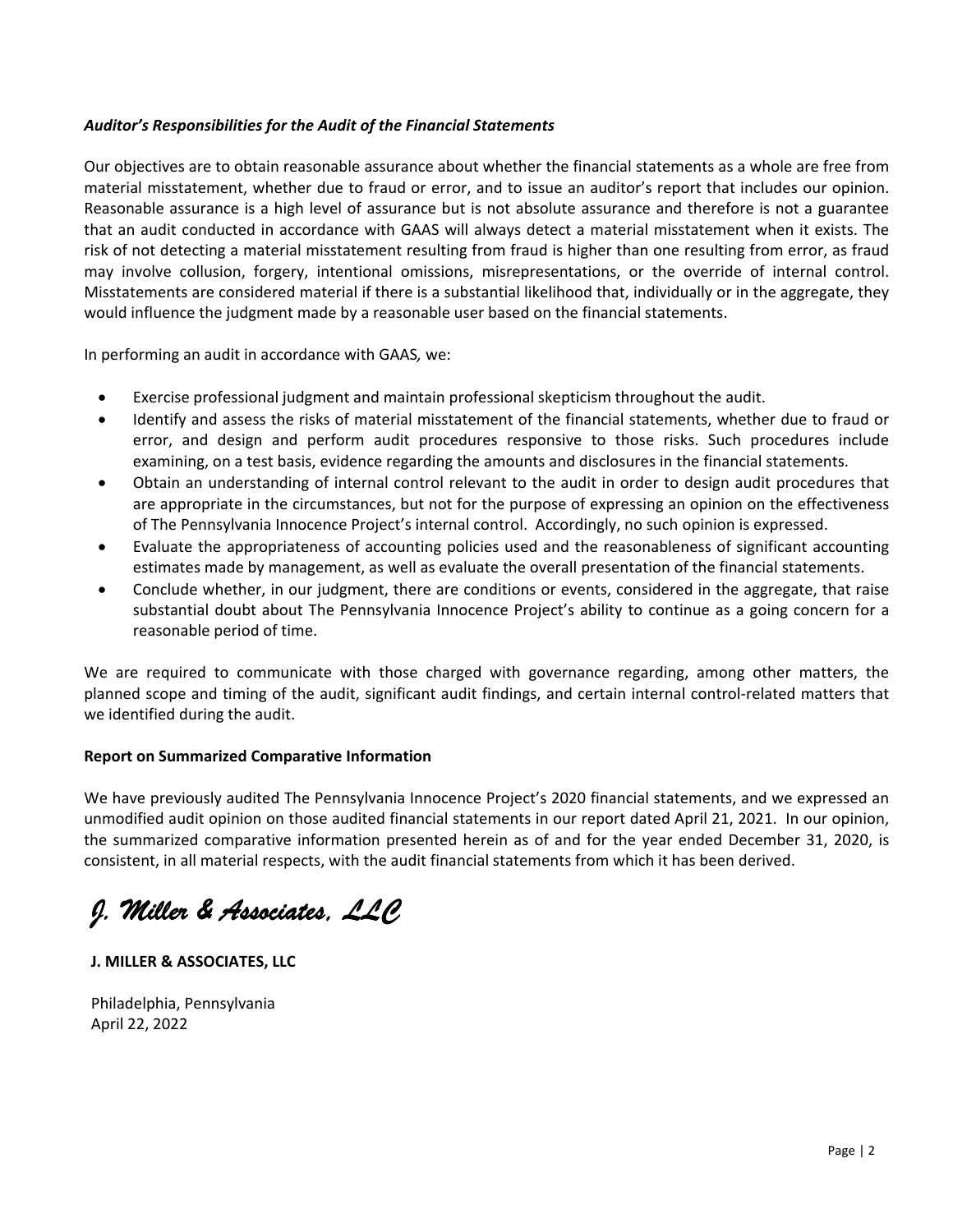# **THE PENNSYLVANIA INNOCENCE PROJECT STATEMENT OF FINANCIAL POSITION DECEMBER 31, 2021 (WITH SUMMARIZED TOTALS AT DECEMBER 31, 2020)**

|                                                                  | 2021                    | 2020                    |
|------------------------------------------------------------------|-------------------------|-------------------------|
| <b>ASSETS</b>                                                    |                         |                         |
| Cash and cash equivalents<br>Grants and contributions receivable | \$<br>963,632<br>66,099 | \$1,201,777<br>173,166  |
| Prepaid expenses<br>Investments                                  | 14,172<br>965,342       | 4,994<br>417,996        |
| <b>TOTAL ASSETS</b>                                              | \$2,009,245             | \$1,797,933             |
| <b>LIABILITIES AND NET ASSETS</b>                                |                         |                         |
| <b>LIABILITIES</b>                                               |                         |                         |
| Accounts payable and accrued expenses<br>Accrued payroll         | \$<br>44,354            | \$.<br>22,122<br>41,211 |
| Accrued compensated absences<br>Note payable                     | 12,118                  | 11,590<br>111,500       |
| <b>TOTAL LIABILITIES</b>                                         | 56,472                  | 186,423                 |
| <b>NET ASSETS</b>                                                |                         |                         |
| <b>Without Donor Restrictions</b>                                | 1,800,988               | 1,457,310               |
| <b>With Donor Restrictions</b>                                   | 151,785                 | 154,200                 |
| <b>TOTAL NET ASSETS</b>                                          | 1,952,773               | 1,611,510               |
| TOTAL LIABILITES AND NET ASSETS                                  | \$2,009,245             | \$1,797,933             |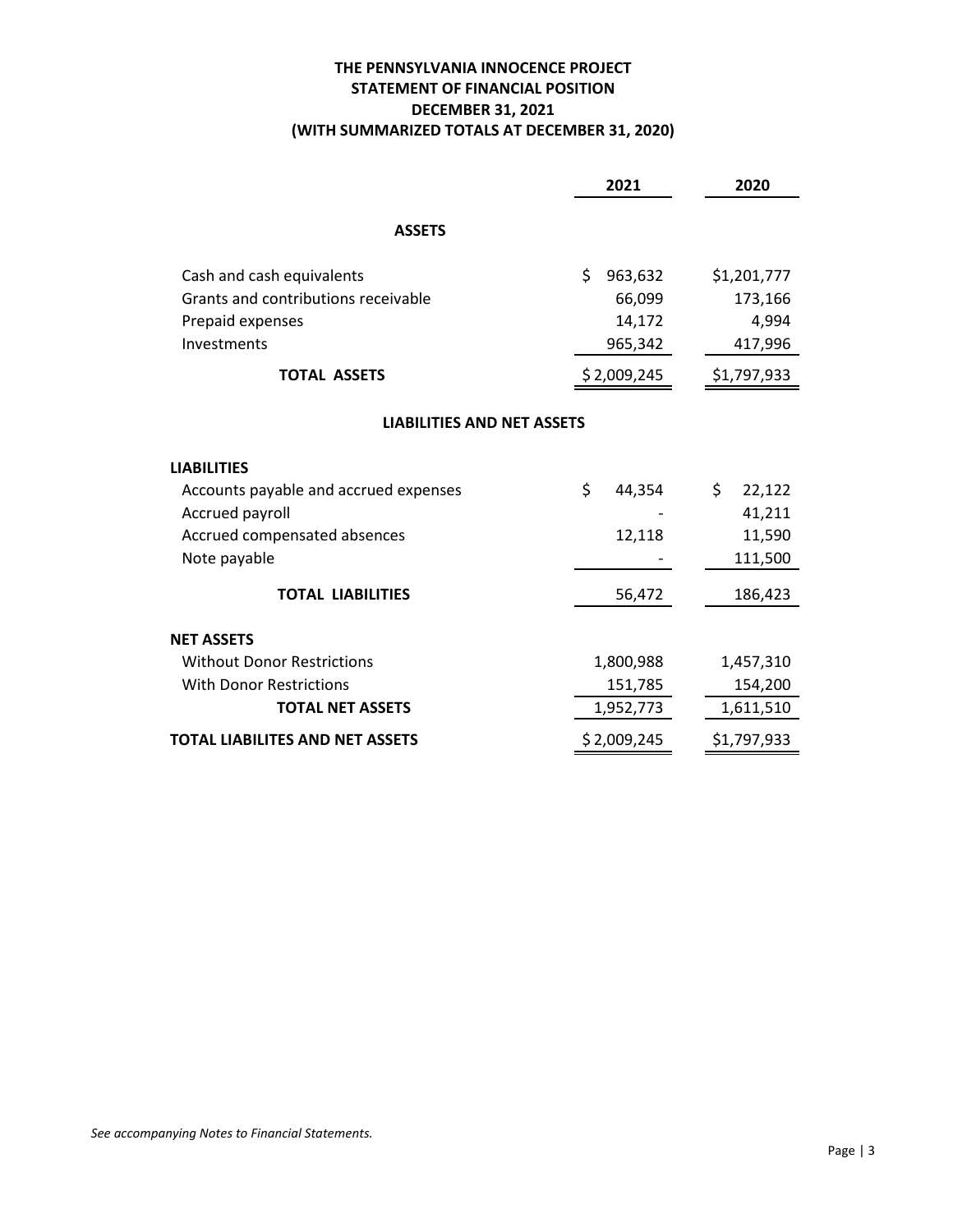# **THE PENNSYLVANIA INNOCENCE PROJECT STATEMENT OF ACTIVITIES YEAR ENDED DECEMBER 31, 2021 (WITH SUMMARIZED TOTALS FOR THE YEAR ENDED DECEMBER 31, 2020)**

|                                      | <b>Without</b>      | With                |                |                |
|--------------------------------------|---------------------|---------------------|----------------|----------------|
|                                      | <b>Donor</b>        | <b>Donor</b>        | <b>Total</b>   | <b>Total</b>   |
|                                      | <b>Restrictions</b> | <b>Restrictions</b> | 2021           | 2020           |
| <b>REVENUE AND SUPPORT</b>           |                     |                     |                |                |
| Individuals                          | \$<br>623,599       | \$                  | 623,599<br>\$. | 662,444<br>\$. |
| Foundations                          | 144,700             | 94,550              | 239,250        | 388,562        |
| Law firms                            | 140,200             | 10,000              | 150,200        | 106,598        |
| Corporations                         | 112,591             |                     | 112,591        | 37,106         |
| Government                           | 124,469             |                     | 124,469        | 75,659         |
| Nonprofit organizations              | 41,506              |                     | 41,506         | 3,354          |
| Extinguishment of debt               | 111,500             |                     | 111,500        |                |
| Donated services and facilities      | 3,012,975           |                     | 3,012,975      | 1,039,175      |
| Workshop fees                        | 21,281              |                     | 21,281         | 36,500         |
| Other income                         | 400                 |                     | 400            | 1,801          |
| Investment income                    | 16,791              |                     | 16,791         | 8,742          |
| Realized and unrealized gains        | 17,819              |                     | 17,819         | 27,072         |
| Net assets released from restriction | 106,965             | (106, 965)          |                |                |
| <b>Total revenue and support</b>     | 4,474,796           | (2, 415)            | 4,472,381      | 2,387,013      |
| <b>EXPENSES</b>                      |                     |                     |                |                |
| Program services                     | 3,828,269           |                     | 3,828,269      | 1,793,042      |
| Supporting services                  |                     |                     |                |                |
| Management and general               | 109,560             |                     | 109,560        | 67,827         |
| Fundraising                          | 193,289             |                     | 193,289        | 127,446        |
| <b>Total expenses</b>                | 4,131,118           |                     | 4,131,118      | 1,988,315      |
| <b>CHANGE IN NET ASSETS</b>          | 343,678             | (2, 415)            | 341,263        | 398,698        |
| <b>NET ASSETS</b>                    |                     |                     |                |                |
| Beginning of year                    | 1,457,310           | 154,200             | 1,611,510      | 1,212,812      |
| End of year                          | 1,800,988<br>\$     | \$<br>151,785       | \$1,952,773    | \$1,611,510    |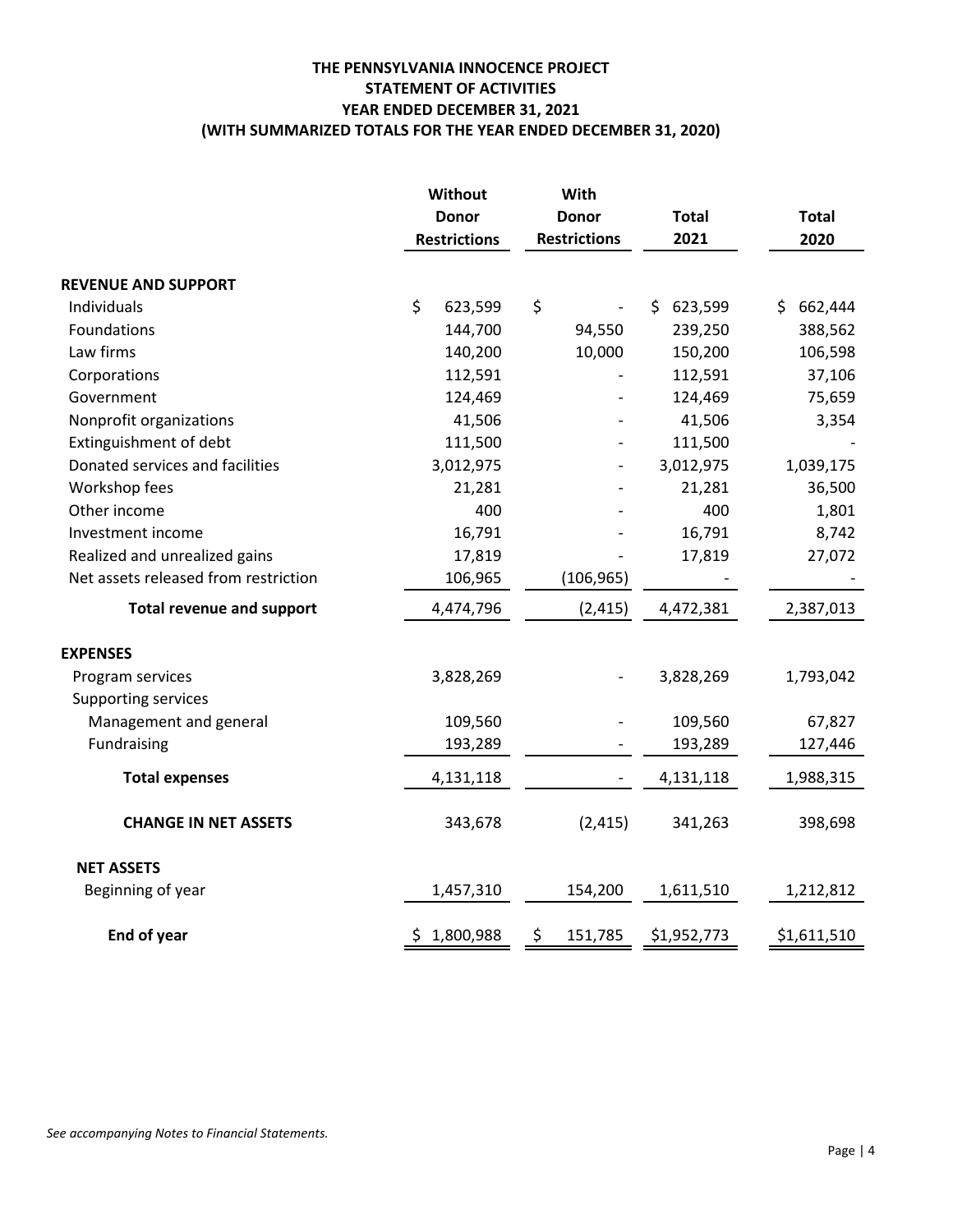# **THE PENNSYLVANIA INNOCENCE PROJECT STATEMENT OF FUNCTIONAL EXPENSES YEAR ENDED DECEMBER 31, 2021 (WITH SUMMARIZED TOTALS FOR THE YEAR ENDED DECEMBER 31, 2020)**

|                             | Program<br><b>Services</b> | <b>Management</b><br>and General |    | <b>Fundraising</b> |    |             |               |  |  | <b>Totals</b><br>2021 | <b>Totals</b><br>2020 |
|-----------------------------|----------------------------|----------------------------------|----|--------------------|----|-------------|---------------|--|--|-----------------------|-----------------------|
| Personnel                   |                            |                                  |    |                    |    |             |               |  |  |                       |                       |
| <b>Salaries</b>             | 590,471<br>Ś.              | \$<br>32,235                     | \$ | 76,649             | \$ | 699,355     | \$<br>652,737 |  |  |                       |                       |
| Payroll taxes               | 45,376                     | 2,477                            |    | 5,890              |    | 53,743      | 50,721        |  |  |                       |                       |
| Fringe benefits             | 74,756                     | 4,081                            |    | 9,704              |    | 88,541      | 74,830        |  |  |                       |                       |
| Total personnel expense     | 710,603                    | 38,793                           |    | 92,243             |    | 841,639     | 778,288       |  |  |                       |                       |
| Accounting and audit        |                            | 50,574                           |    |                    |    | 50,574      | 18,332        |  |  |                       |                       |
| <b>Bank fees</b>            |                            | 3,568                            |    | 4,330              |    | 7,898       | 7,605         |  |  |                       |                       |
| Donated facilities          | 13,635                     |                                  |    |                    |    | 13,635      | 13,635        |  |  |                       |                       |
| Donated services            | 2,999,340                  |                                  |    |                    |    | 2,999,340   | 1,025,540     |  |  |                       |                       |
| Dues and subscriptions      | 2,500                      | 635                              |    |                    |    | 3,135       | 1,250         |  |  |                       |                       |
| Exonoree expense            | 39,799                     |                                  |    |                    |    | 39,799      | 41,847        |  |  |                       |                       |
| <b>Fundraising expenses</b> |                            | 750                              |    | 56,537             |    | 57,287      | 29,340        |  |  |                       |                       |
| Insurance                   | 3,300                      | 3,048                            |    |                    |    | 6,348       | 3,232         |  |  |                       |                       |
| Licenses and fees           | 835                        |                                  |    | 790                |    | 1,625       | 2,359         |  |  |                       |                       |
| Office expense              | 1,199                      | 4,529                            |    | 2,162              |    | 7,890       | 6,010         |  |  |                       |                       |
| Other professional fees     | 32,143                     | 1,122                            |    | 36,620             |    | 69,885      | 29,339        |  |  |                       |                       |
| Postage                     | 1,849                      | 1,140                            |    | 607                |    | 3,596       | 1,957         |  |  |                       |                       |
| Rent                        | 20,000                     | 5,000                            |    |                    |    | 25,000      | 24,565        |  |  |                       |                       |
| Website expense             | 3,066                      | 401                              |    |                    |    | 3,467       | 5,016         |  |  |                       |                       |
| <b>Total expenses</b>       | \$3,828,269                | \$<br>109,560                    | \$ | 193,289            |    | \$4,131,118 | \$1,988,315   |  |  |                       |                       |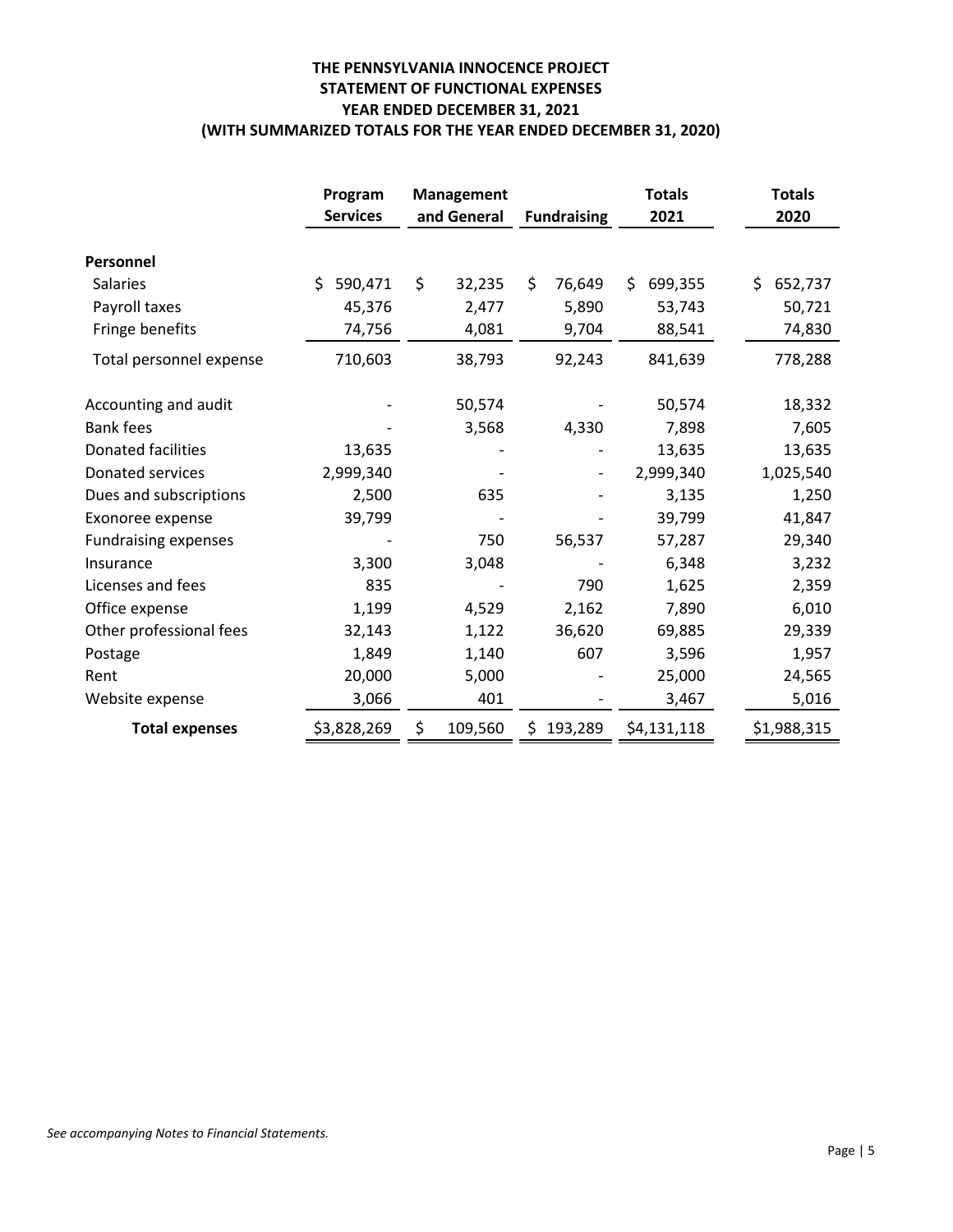# **THE PENNSYLVANIA INNOCENCE PROJECT STATEMENT OF CASH FLOWS YEAR ENDED DECEMBER 31, 2021 (WITH SUMMARIZED TOTALS FOR THE YEAR ENDED DECEMBER 31, 2020)**

|                                                           | 2021          | 2020          |
|-----------------------------------------------------------|---------------|---------------|
| <b>CASH FLOWS FROM OPERATING ACTIVITIES</b>               |               |               |
| Change in Net Assets                                      | \$<br>341,263 | \$<br>398,698 |
| Adjustments to reconcile change in net assets to net cash |               |               |
| provided by operating activities                          |               |               |
| Extinguishment of debt                                    | (111,500)     |               |
| Net realized and unrealized gains on investments          | (17, 819)     | (27,072)      |
| Donated stock                                             | (11, 748)     | (30, 357)     |
| (Increase) decrease in                                    |               |               |
| Grants and contributions receivable                       | 107,067       | (152, 221)    |
| Prepaid expenses                                          | (9, 178)      | (3, 437)      |
| Increase (decrease) in                                    |               |               |
| Accounts payable and accrued expenses                     | 22,232        | 5,428         |
| Accrued payroll                                           | (41, 211)     | 41,211        |
| Accrued compensated absences                              | 528           | 2,019         |
| Net cash provided by operating activities                 | 279,634       | 234,269       |
| <b>CASH FLOWS FROM INVESTING ACTIVITIES</b>               |               |               |
| Purchase of investments                                   | (916,001)     | (30, 450)     |
| Proceeds from sale of investments                         | 398,222       | 22,452        |
| Net cash used for investing activities                    | (517, 779)    | (7,998)       |
| <b>CASH FLOWS FROM FINANCING ACTIVITIES</b>               |               |               |
| Proceeds from note payable                                |               | 111,500       |
| Net cash provided by financing activities                 |               | 111,500       |
| Net change in cash                                        | (238, 145)    | 337,771       |
| <b>CASH AND CASH EQUIVALENTS</b>                          |               |               |
| Beginning of year                                         | 1,201,777     | 864,006       |
| End of year                                               | \$<br>963,632 | 1,201,777     |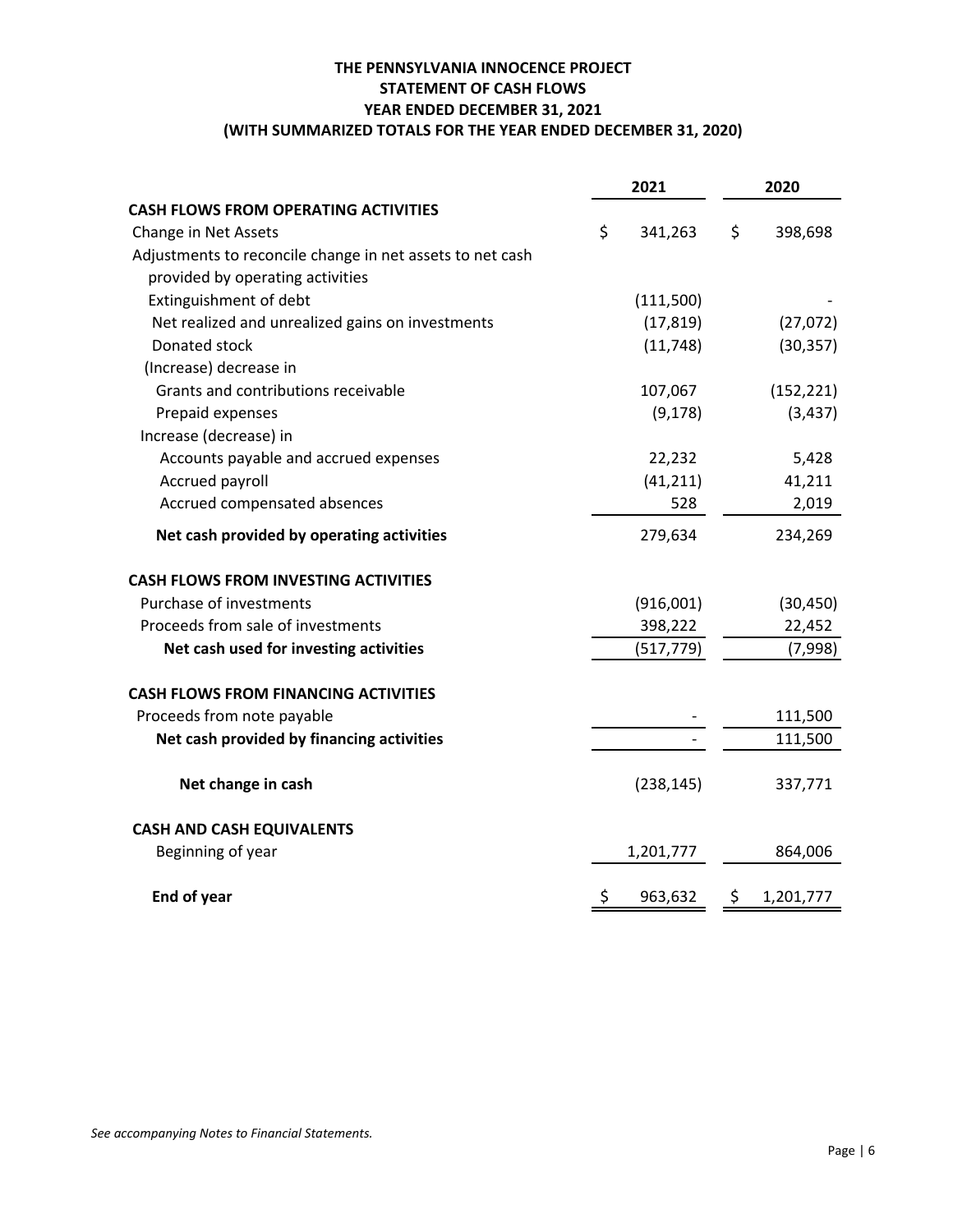## **NOTE 1 NATURE OF ORGANIZATION**

The Pennsylvania Innocence Project ("PaIP") has a four‐fold mission to: (1) secure the exoneration, release from imprisonment, and restoration to society of persons who are innocent and have been wrongly convicted; (2) provide clinical training and experience to students in the fields of law, journalism, criminal justice, and forensic science; (3) collaborate with law enforcement agencies and the courts to address systemic causes of wrongful convictions; and (4) strengthen and improve the effectiveness of the criminal justice system in Pennsylvania through public education and advocacy.

PaIP executes the mission in several ways: (1) conducting thorough legal and factual review of claims of innocence raised by incarcerated individuals, and where such review reveals credible claims of actual innocence, partners with pro bono outside counsel to provide legal representation seeking exoneration; (2) engaging in advocacy, and, when appropriate, working with the law enforcement community to address systemic causes of wrongful convictions, increase access to justice, and prevent wrongful convictions; (3) providing clinical training and experience to students in the fields of law, journalism, criminal justice, and forensic science to educate a new generation of advocates for the innocent; and 4) providing support to exonerees who, often after many years in prison, return to their communities.

PaIP receives participation by law students and faculty from accredited law schools in greater Philadelphia and throughout Pennsylvania, as well as students and faculty in various other disciplines, including journalism, criminal justice and forensic science whose academic focus is directly relevant to advancing PaIP's mission.

PaIP receives the bulk of its funding from the Philadelphia and Pittsburgh area public interest law communities and, to a lesser extent, from government grants and contracts.

#### **NOTE 2 SUMMARY OF SIGNIFICANT ACCOUNTING POLICIES**

#### **Basis of Accounting**

The financial statements of PaIP have been prepared on the accrual basis of accounting and accordingly reflect all significant receivables, payables, and other liabilities.

#### **Basis of Presentation**

PaIP's financial statements have been prepared in accordance with the accounting principles generally accepted in the United States of America ("GAAP"), which require PaIP to report information regarding its financial position and activities according to the following net asset classifications: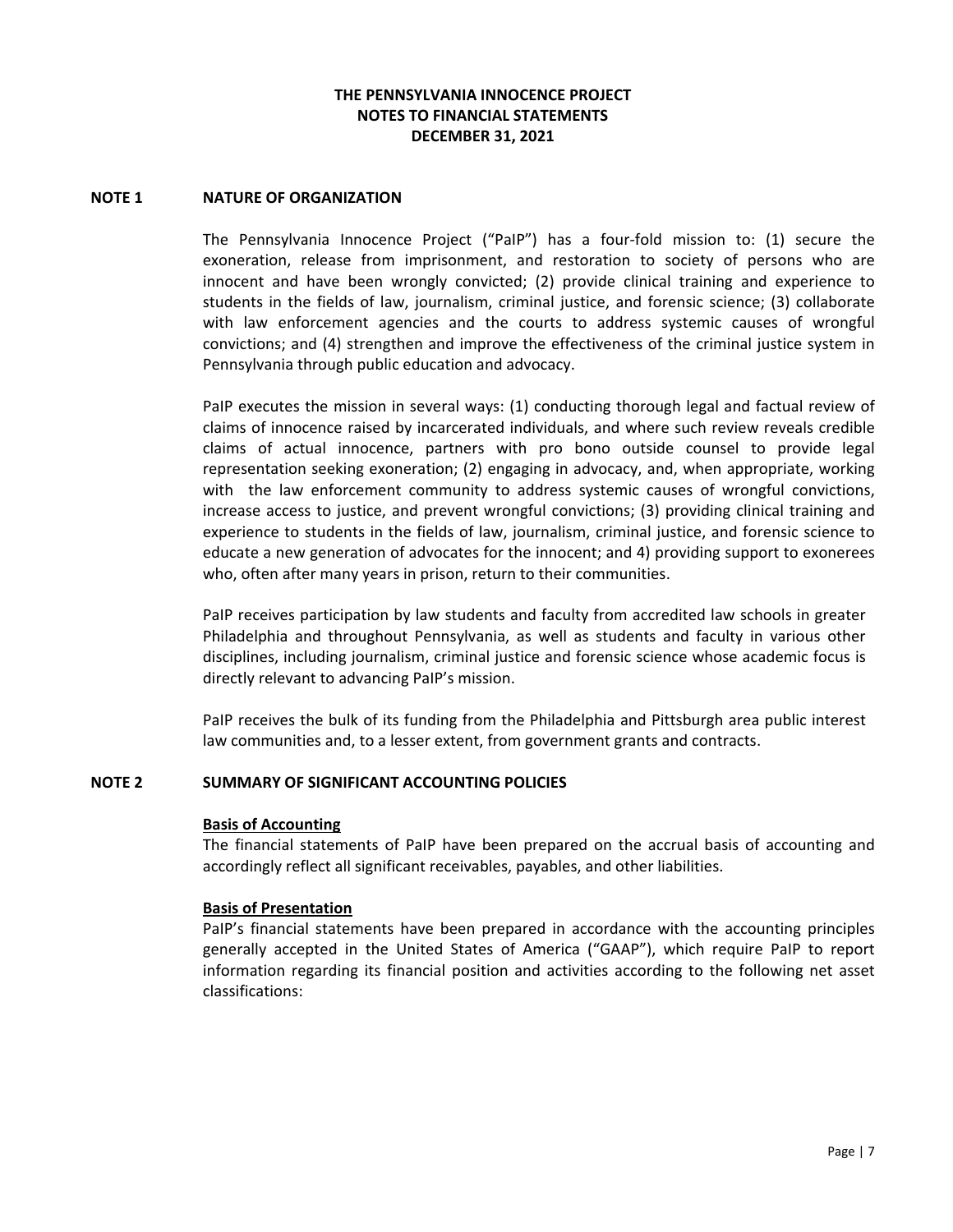### **NOTE 2 SUMMARY OF SIGNIFICANT ACCOUNTING POLICIES (CONTINUED)**

#### **Basis of Presentation (continued)**

*Net assets without donor restrictions*: Net assets that are not subject to donor‐imposed restrictions and may be expended for any purpose in performing the primary objectives of the organization. These net assets may be used at the discretion of PaIP's management and the board.

*Net assets with donor restrictions:* Net assets subject to stipulations imposed by donors, and grantors. Some donor restrictions are temporary in nature; those restrictions will be met by actions of PaIP or by the passage of time. PaIP does not have any donor restrictions that are perpetual in nature, whereby the donor has stipulated the funds be maintained in perpetuity.

#### **Cash and Cash Equivalents**

The Organization considers all highly liquid investments with maturities of three months or less to be cash equivalents.

## **Concentration of Credit Risk**

Financial instruments that potentially subject PaIP to concentration of credit risk consist of cash. PaIP maintains its cash in various bank accounts in one financial institution that, at times, may exceed federally insured limits. As of December 31, 2021, PaIP's uninsured cash balance totaled \$563,182. PaIP has not experienced, nor does it anticipate, any losses with respect to such amounts.

#### **Summarized Comparative Information**

The summarized comparative information presents amounts in total but not by net asset class. Such information does not include sufficient detail to constitute a presentation in conformity with GAAP. Accordingly, such information should be read in conjunction with PaIP's financial statements for the year ended December 31, 2020 from which the summarized information was derived.

#### **Reclassifications**

Certain reclassifications of amounts previously reported have been made to the accompanying financial statements to maintain consistency between the periods presented. The reclassifications had no impact on previously reported net assets.

#### **Use of Estimates**

The preparation of financial statements in conformity with GAAP requires management to make estimates and assumptions that affect certain reported amounts and disclosures. Accordingly, actual results could differ from those estimates, and these differences could be material.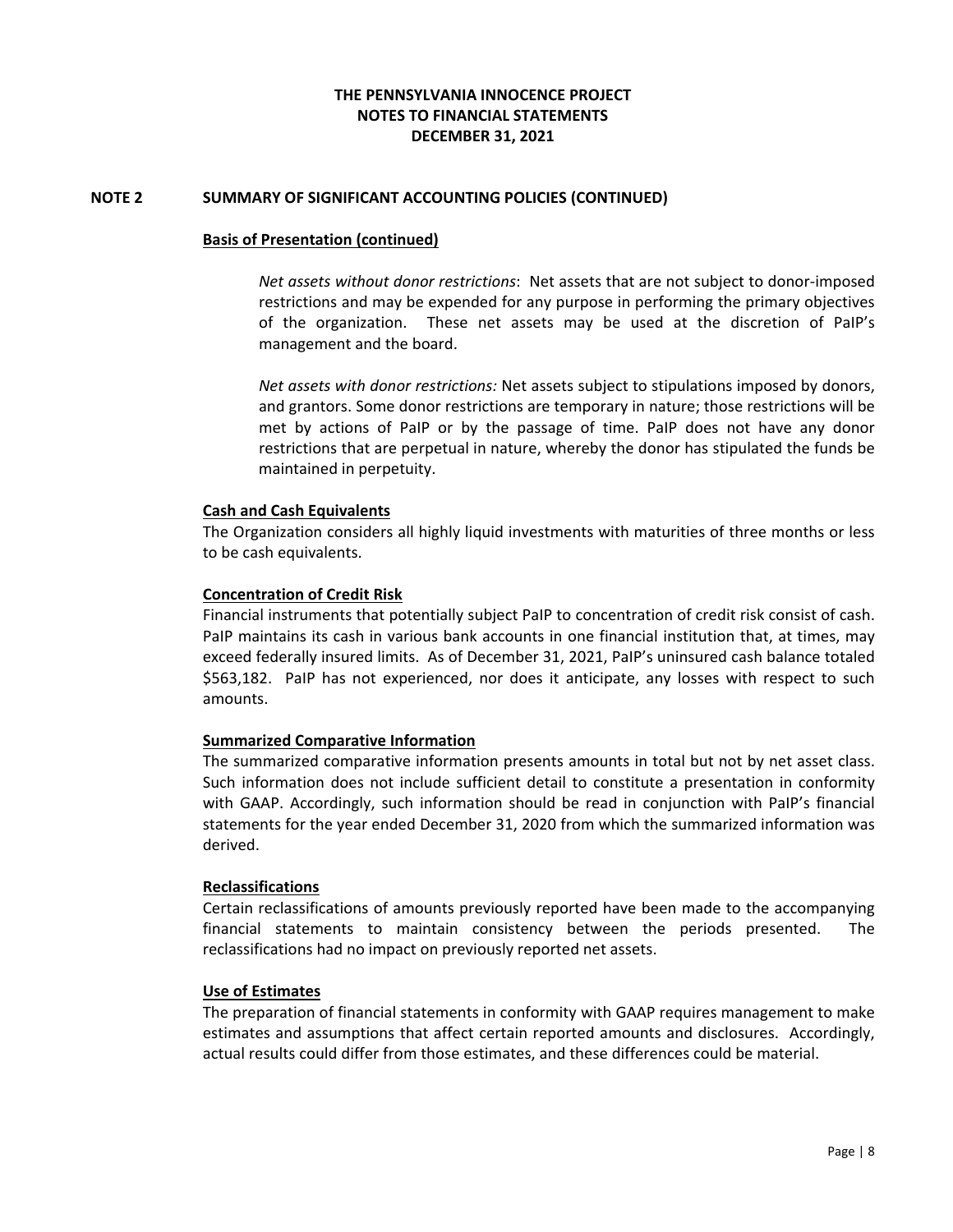### **NOTE 2 SUMMARY OF SIGNIFICANT ACCOUNTING POLICIES (CONTINUED)**

### **Grants and Contributions Receivable**

Grants and contributions receivable are expected to be collected within one year are recorded at net realizable value. There are no grants or contributions receivable expected beyond one year.

## **Contributions**

Contributions received are recorded as net assets without donor‐restrictions or net assets with donor restrictions, depending on the existence and/or nature of any donor‐imposed restrictions. Contributions that are restricted by the donor are reported as an increase in net assets without donor restrictions if the restriction expires in the reporting period in which the contribution is recognized. All other donor restrictions are reported as an increase in net assets with donor restrictions, depending on the nature of the restriction. When a restriction expires (that is, when a stipulated time restriction ends or purpose restriction is accomplished), net assets with donor restrictions are reclassified to net assets without donor restrictions and reported in the statement of activities as net assets released from restriction.

## **Revenue and Revenue Recognition**

PaIP recognizes contributions when cash, securities or other assets, an unconditional promise to give, or a notification of a beneficial interest is received.

A portion of PaIP's revenue is derived from a cost reimbursable federal grant, which is conditioned upon incurring expenditures for performance of services. Amounts received are recognized as revenue when the expenditures have been incurred in compliance with specific grant provisions. At December 31, 2021, \$47,774 of the cost reimbursable grant has not been recognized. No amounts have been received in advance under the federal grant.

#### **Donated Services and Facilities**

Contributions of donated services that require specialized skills provided by individuals possessing those skills, and would typically need to be purchased if not provided by donation, are recorded at their fair value in the period received. Contributions of donated facilities are also recorded at fair value in the period received.

#### **Functional Allocation of Expenses**

The costs of providing the PaIP's various programs and supporting services have been summarized on a functional basis in the statement of activities. The statement of functional expenses presents the natural detail of expenses by function. Accordingly, certain costs have been allocated among the programs and supporting services benefited. Expenses are charged directly to program, management and general, and fundraising categories based on specific identification. Indirect expenses have been allocated based on a percentage of use by the functional areas.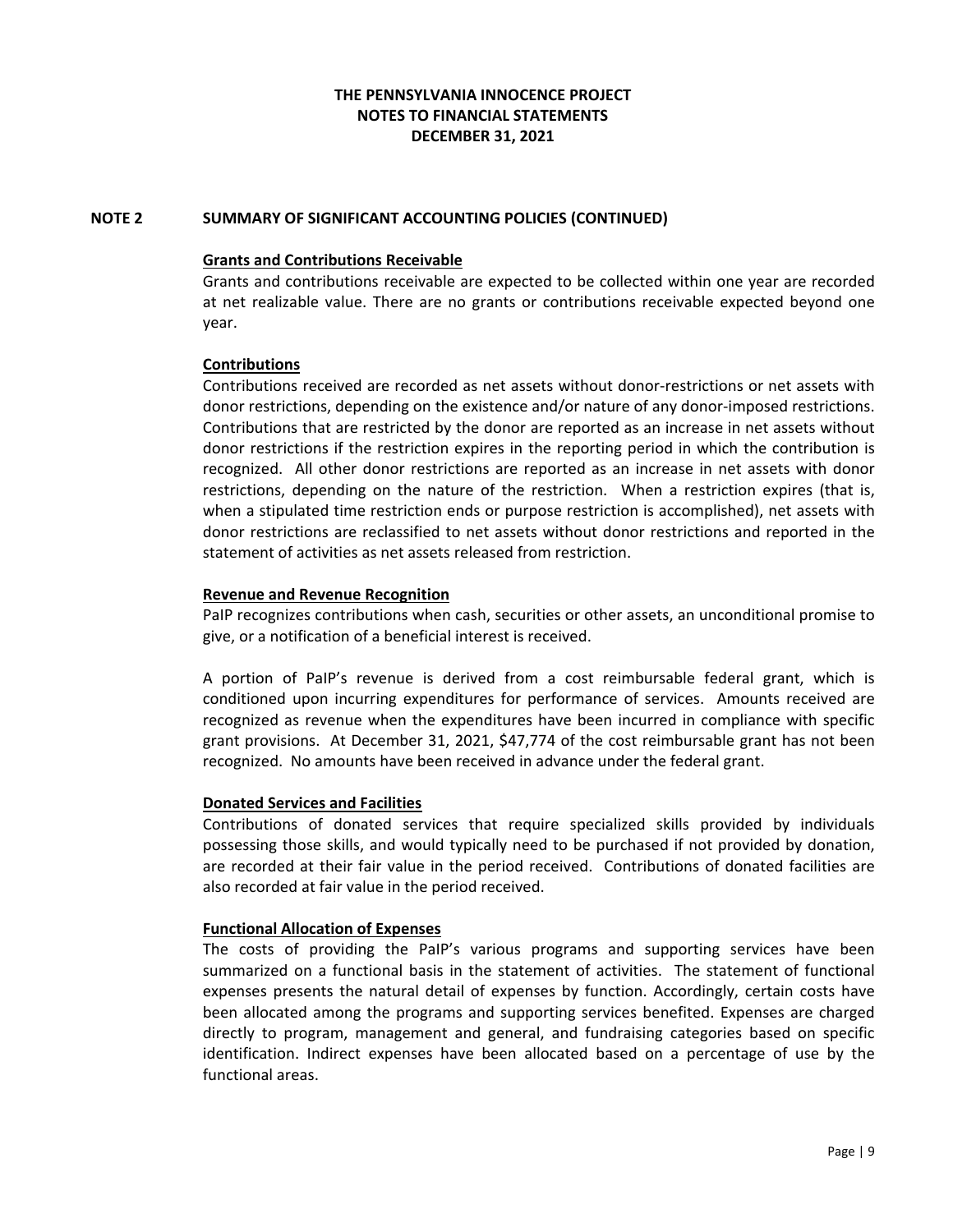### **NOTE 2 SUMMARY OF SIGNIFICANT ACCOUNTING POLICIES (CONTINUED)**

#### **Income Taxes**

The Organization is a nonprofit organization exempt from income taxes under Section  $501(c)(3)$ of the Internal Revenue Code and classified by the Internal Revenue Service as other than a private foundation. Accordingly, no provision for federal income taxes is included in these financial statements. In addition, for the year ended December 31, 2021, the Organization had no unrelated business income. The Organization follows the income tax standard for uncertain tax positions and has concluded that as of December 31, 2021, there are no uncertain tax positions taken or expected to be taken that would require recognition of a liability in the financial statements or disclosure.

#### **NOTE 3 LIQUIDITY AND AVAILABILITY**

Financial assets available for general expenditure, that is, without donor or other restrictions limiting their use, within one year of the balance sheet date, comprise the following:

| Financial assets:                                                                               |              |
|-------------------------------------------------------------------------------------------------|--------------|
| Cash and cash equivalents                                                                       | 963,632<br>S |
| Contributions and grants receivable                                                             | 66,099       |
| Total financial assets                                                                          | 1,029,731    |
| Less financial assets held to meet donor-imposed restrictions:<br>Purpose-restricted net assets | (70, 334)    |
| Amount available for general expenditures within one year                                       | 959,397      |

PaIP has been able to maintain financial assets to meet approximately 12 months of operating expenses. As part of its liquidity plan, excess cash may in the future be invested in short-term investments, including money market accounts.

#### **NOTE 4 FAIR VALUE MEASUREMENTS**

Fair value is defined as the price that would be received to sell an asset or paid to transfer a liability in an orderly transaction between market participants at the measurement date. Accounting standards set a framework for measuring fair value using a three‐tier hierarchy based on the extent to which inputs used in measuring fair value are observable in the market.

Level 1: Quoted prices in active markets for identical assets or liabilities.

Level 2: Observable inputs other than Level 1 prices such as quoted prices for similar assets or liabilities, quoted prices in markets that are not active, or inputs (interest rates, currency exchange rates, commodity rates and yield curves) that are observable or corroborated by observable market data for substantially the full term of the assets or liabilities.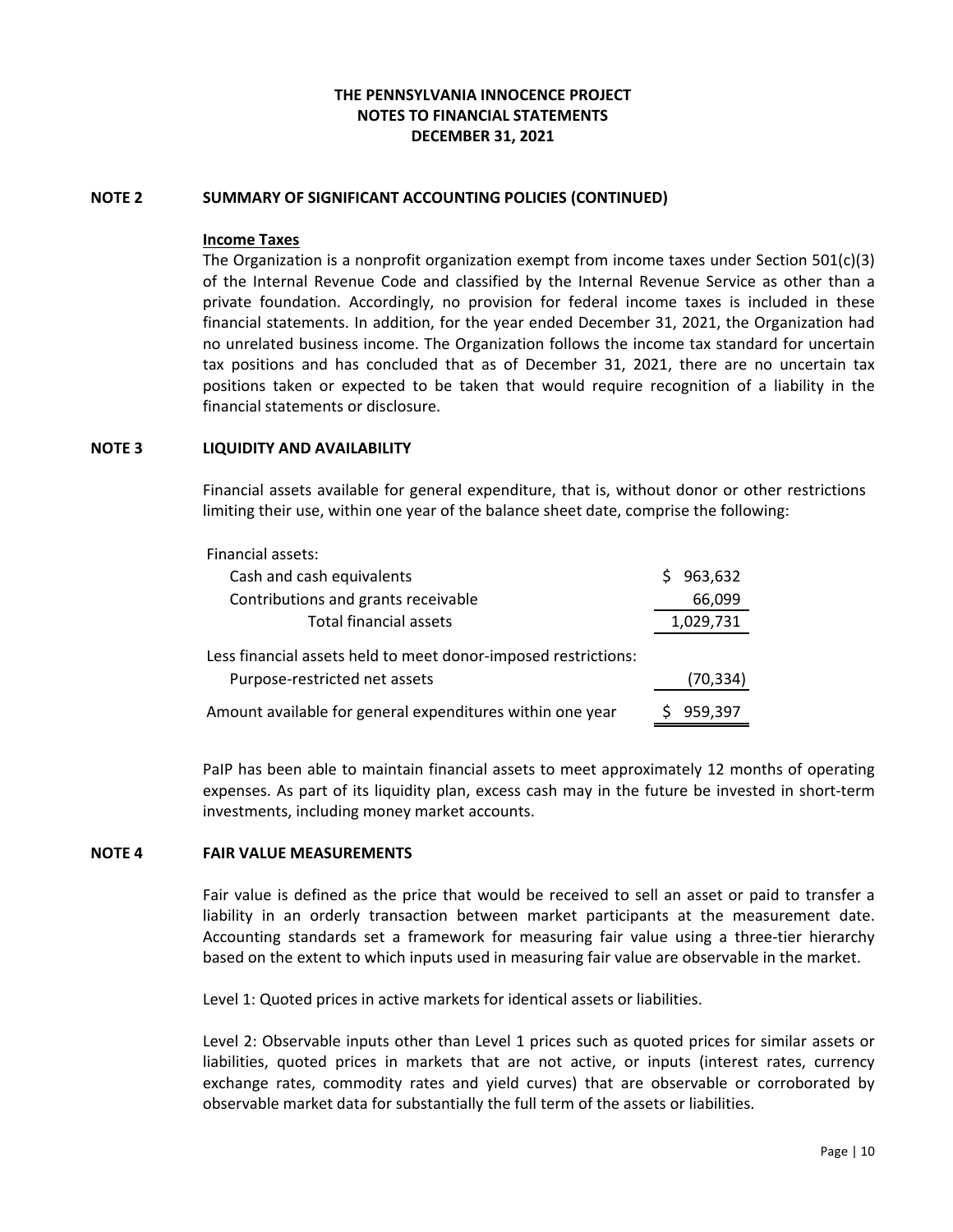## **NOTE 4 FAIR VALUE MEASUREMENTS (CONTINUED)**

Level 3: Inputs that are not observable in the market and reflect management's judgment about the assumptions that market participants would use in pricing the asset or liability.

|                       |    |         | <b>Quoted Prices In</b> |                   |    |              |
|-----------------------|----|---------|-------------------------|-------------------|----|--------------|
|                       |    |         | <b>Active Markets</b>   |                   |    | Significant  |
|                       |    |         | for Identical           | Significant Other |    | Unobservable |
|                       |    |         | Assets                  | Observable inputs |    | Inputs       |
| Description           |    | Total   | Level 1                 | Level 2           |    | Level 3      |
| Assets:               |    |         |                         |                   |    |              |
| Money market funds    | \$ | 2,974   | \$<br>2,974             | \$                | \$ |              |
| Mutual funds:         |    |         |                         |                   |    |              |
| Fixed income          |    | 169,018 | 169,018                 |                   |    |              |
| Equity                |    | 18,872  | 18,872                  |                   |    |              |
| Exchange traded funds |    | 774,478 | 774,478                 |                   |    |              |
|                       | Ś  | 965,342 | \$<br>965,342           | \$                | Ś  |              |

#### **NOTE 5 EXTINGUISHMENT OF DEBT**

In April 2020, PaIP obtained a Paycheck Protection Program ("PPP") loan in the amount of \$111,500 from the U.S. Small Business Administration. These loans were authorized by Congress in an effort to aid organizations during the pandemic. The loan is subject to forgiveness if PaIP has sufficient payroll, utilities and other specified expenses. PaIP initially recorded the loan as a note payable. The loan was forgiven on March 24, 2021 and is reported in the accompanying statement of activities as an extinguishment of debt.

#### **NOTE 6 COMMITMENTS**

PaIP has offices located in Philadelphia, Pennsylvania and Pittsburgh, Pennsylvania. Temple University subsidizes the cost of occupancy (see Note 7). Rent expense for the year ended December 31, 2021 was \$25,000.

## **NOTE 7 DONATED SERVICES AND OCCUPANCY**

In-kind donated services and facilities consist of the following:

| Legal services            | \$2,999,340 |
|---------------------------|-------------|
| Temple University - space | 13,635      |
|                           | \$3,012,975 |